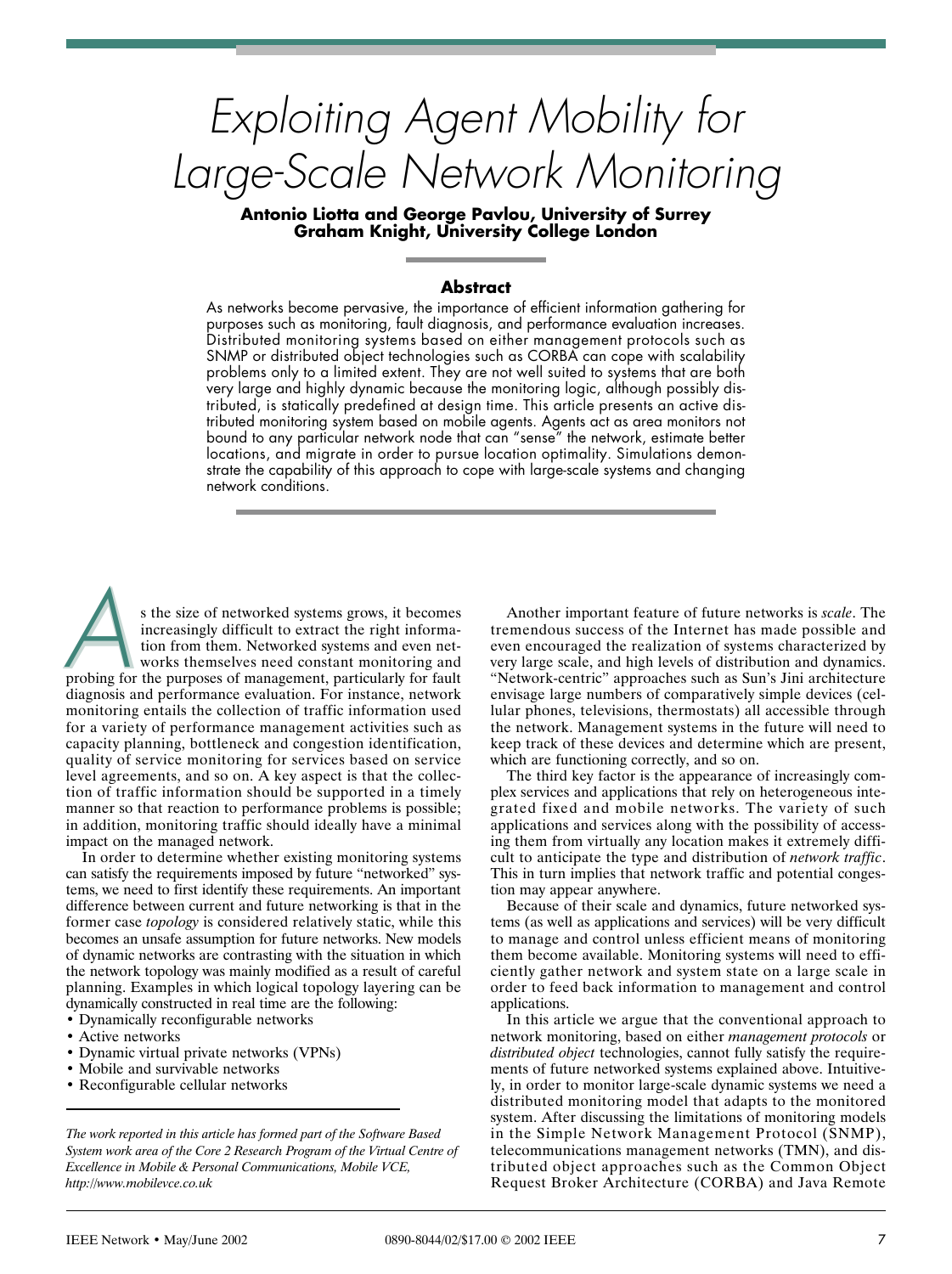

■ Figure 1. *Network monitoring models: a) static centralized monitoring; b) static decentralized (hierarchical or based on distributed objects) monitoring; c) dynamic (i.e., programmable or active) decentralized monitoring with MAs.*

Method Invocation (Java-RMI), we discuss the potential of employing mobile agents (MAs) in future network monitoring systems. An MA is essentially an autonomous object containing the logic to perform a given task and possibly migrate under its own control from node to node in a network [1].

The idea of employing MAs for applications such as distributed information retrieval, performance monitoring, and remote data filtering or aggregation has been extensively reported in the literature; an interested reader may, for instance, refer to the state-of-the-art review presented in [2]. However, most commonly, in the context of management, MAs are not exploited to the full potential of their capabilities. The majority of examples presented use MAs simply as a mechanism to realize dynamic programmability of remote elements according to the management by delegation (MbD) concept [3].

MbD may be realized with agents bound to *single-hop* mobility; the agents move from the managing node to remote managed nodes, and then stay put. What is not commonly exploited in management is the agent *multiple-hop* capability where agents may move several times as they adapt to changing circumstances. While single-hop mobility can provide increased flexibility and scalability in the context of relatively static networked systems, it is the multiple-hop capability offered by MAs that needs to be exploited to meet the requirements of future networked systems (i.e., large scale and dynamics). In this article we support this argument through an example MAbased system that exploits full code mobility to realize a scalable and adaptable distributed monitoring model.

Given our proposal to use MAs as area monitoring stations, a distributed algorithm is required to compute the agent locations, initially offline and then at runtime. During the execution of the monitoring task, agents will need to sense their environment and take actions in order to adapt to changing conditions and, by doing so, maintain location optimality. Optimality in this case concerns the minimization of network traffic incurred by the agent-based monitoring system and of latency in collecting the necessary information.

Our algorithm relies on agents learning about the network topology through node routing table information accessed through standard management interfaces. The monitoring system is initially deployed through a *clone and send* process starting at the centralized network-wide station. The same algorithm is also used by the agents to adapt to network changes through migration. Key features of this algorithm are

its distributed nature (i.e., each agent carries and runs the algorithm) and low computational complexity. We use simulations to assess the scalability of our approach, and the ability to adapt to network congestion and faults.

# *Network Monitoring Techniques*

# *Static Centralized Monitoring*

In this case there is a single monitoring station with which all monitored systems communicate directly. The monitoring station is in charge of collecting, aggregating, and processing raw network data (Fig. 1a).

The static centralized model is widely used to manage relatively static small-scale networks (i.e., private networks) using SNMP. The model has been criticized for its limited responsiveness and accuracy, and lack of scalability. The concentration of management intelligence in a single point results in processing and communication bottlenecks, limiting the number of elements that can be monitored and the rate at which information can be gathered. Furthermore, SNMP favors a polling approach which limits the ability to track problems in a timely manner while requiring management traffic even if no significant change has occurred.

To overcome the shortcomings of polling, the alternative technique of event reporting may be used. With event reporting the monitored systems take the initiative to inform the manager according to predetermined rules set up by the manager. Event reports are conceptually generated within the monitored systems, either periodically or when a particular condition is reached. *Periodic reporting* provides the manager with status information, typically in a summarized fashion, and it is more efficient than requesting the same information via polling. On the other hand, *alarm reporting* is useful for detecting problems as soon as they occur. The problem with alarm reporting is that the types of alarms need to be thought out in advance, standardized, and supported by vendors. Event reporting requires an increased level of intelligence in the monitored systems.

Typical systems employ both polling and event reporting, although in practice telecommunications management systems rely more on event reporting, and private network SNMPbased management systems use mostly polling. For simplicity in the remainder of this article we will assume that monitoring tasks are implemented with the polling mechanism.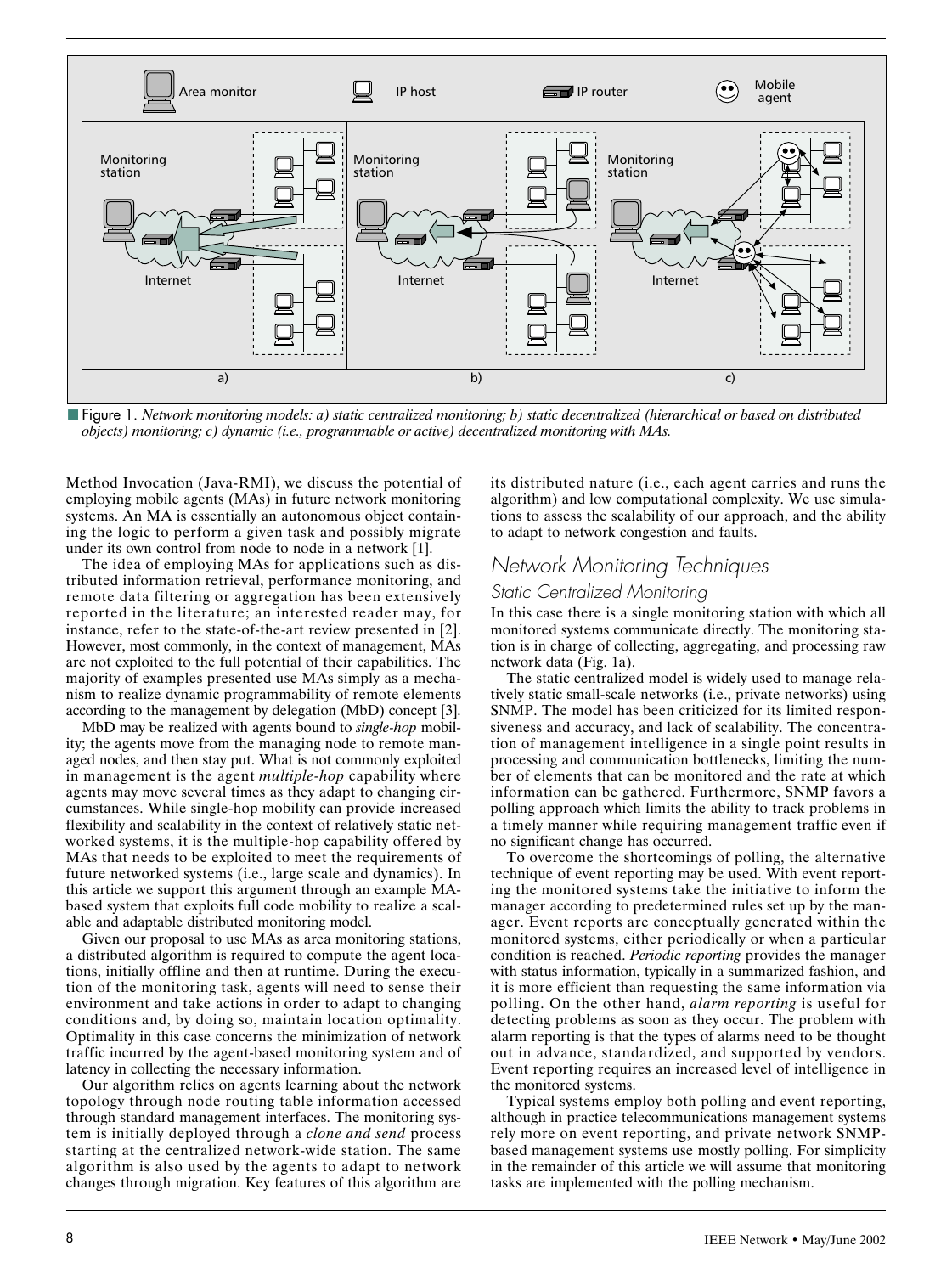# *Static Decentralized Monitoring*

One way to pursue increased performance and scalability is to adopt a *hierarchical* management architecture, which uses multiple systems with one system acting as a main monitoring station and the others working as *area monitors* (Fig. 1b). Hierarchical monitoring is used in the TMN. In the context of SNMP, simple monitoring and statistical probes can be introduced using RMON, which is equivalent to an area monitor that collects monitoring information about a number of elements within a subnetwork. More recently, other forms of decentralization based on distributed object technologies such as CORBA and Java-RMI have become popular in management. An extensive review of management paradigms and technologies can be found in [4].

The common denominator of the above approaches is the adoption of simple, predefined functionality that can result only in a limited level of decentralization of management intelligence. Monitoring functionality that can actually be decentralized is restrained to operations such as low-level filtering of monitoring data, generation of alarms on the basis of simple conditions, and collection of rudimentary statistical information. In addition, these decentralized area monitors operate in predefined network locations, which means that they cannot easily adapt to network changes. Therefore, conventional static decentralized schemes, despite coping with the scalability problem to a certain extent, inherit the other problems of centralized management and cannot easily cope with frequently changing dynamic environments.

# *Programmable Decentralized Monitoring*

What is needed is a mechanism to dynamically deploy new management logic when and where needed without having to predefine that logic. With distributed object technologies, the management logic can only be modified through software reinstallation.

The first proposal to support remote programmability was introduced by Yemini *et al.* with their MbD framework (see [3], although the original paper was published in 1991). MbD also represents one of the first concrete attempts to make use of mobile code in network management, signaling a paradigm shift from static to dynamic management. The basic underlying principle is that new management functions can be dynamically introduced to a managed node as required. The manager uses the MbD protocol to push new code down to the managed node; management routines are executed locally rather than centrally at the management station. Therefore, this is a mechanism to decentralize management processing and reprogram managed node capability.

When MbD was first proposed Java did not exist, and the idea of pushing executable code on the fly presented several hurdles. Managed nodes were relatively simple in terms of processing power, and there was no uniformity in processing environments. It is the increase in processing power and the advent of Java that have made the MbD paradigm a viable solution. Java's object serialization makes it easy to migrate code, while Java-RMI provides for simple communication between distributed objects. The single-hop mobility mechanism envisioned by MbD, despite being extremely useful as a mechanism for flexible and dynamic remote programmability, is still a relatively static mechanism since it is only used to deploy management logic at startup time. The decisions of when and where to deploy management logic are still made by a centralized management station based on a static network view. Because the MA is conceived as a dynamically deployable piece of code (single-hop mobility) rather than free to roam the network (multiple-hop migration), full code mobility is not exploited to provide runtime adaptation.

Therefore, the single-hop mobility mechanism does not fully satisfy the requirement of large-scale highly dynamic networked systems.

## *Active Distributed Monitoring*

The possible advantages of using agent mobility for network management have been discussed extensively in the agent community and are reviewed in [2]. Some of these advantages are reduced network traffic, and increased responsiveness and robustness.

The question addressed in this article is how to exploit agent multiple-hop mobility to build a distributed monitoring system that reconfigures itself as the status of the monitored system changes (Fig. 1c). Reconfigurability is an essential requirement if the status of the monitored system is dynamic and transient. We have seen that with distributed objects and single-hop mobility we can only realize a relatively static monitoring system that may or may not be optimized on the basis of the initial status of the monitored system. As the latter evolves, the distributed monitoring logic may have to be relocated in order to maintain optimality; when MAs are used as adaptive area monitors, their optimal locations depend on the status of the network, which may vary considerably in highly dynamic environments.

In the rest of the article we present an example of an agent system that realizes *active distributed monitoring*. The system is *decentralized* because the monitored system is partitioned and separate agents are dynamically assigned to disjoint partitions. Network partitioning is computed in a *distributed* fashion by the agent system. Finally, because agents are capable of sensing the network status and migrating at runtime to maintain location optimality, the system is *active* or adaptive. Such a system exploits not only multiplehop mobility but also *agent autonomy* (each agent contains the logic to independently decide when and where to migrate) and *agent cloning*, the ability of an agent to create and dispatch copies of itself.

# *Effective Location of Area Monitors*

The agent location problem consists of two phases. Initially, we need to determine the appropriate number of agents for a given monitoring problem and compute the location of each of those agents. Subsequently, upon agent deployment the agent system needs to be able to self-regulate in order to adapt to changing conditions. This is achieved by triggering agent migration in a controlled fashion to avoid instability due to continuous agent migration.

The problem of computing the optimal number and location of area monitors is analogous to the optimal placement of *p* servers in a large network, which has been studied since the early '70s. This belongs to the class of *p*-center and *p*-median problems, both NP-complete when striving for optimality [5]. Approximate polynomial algorithms have been proposed, but none of them suits the requirement of our agent system. Proposed algorithms are centralized, requiring the network distance matrix at the main monitoring station. While this is less of a problem in offline calculations for medium to long-term optimal locations, it becomes an important problem for active distributed solutions in which optimal locations need to be (re)calculated by the agents themselves. In this case, the monitoring station should retain an up-to-date version of the whole network topology, which obviously is an unrealistic requirement for large-scale dynamic networked systems.

In the system proposed herein, the location of area monitors is neither fixed nor predetermined at design time. Area monitors are realized with MAs, simple autonomous soft-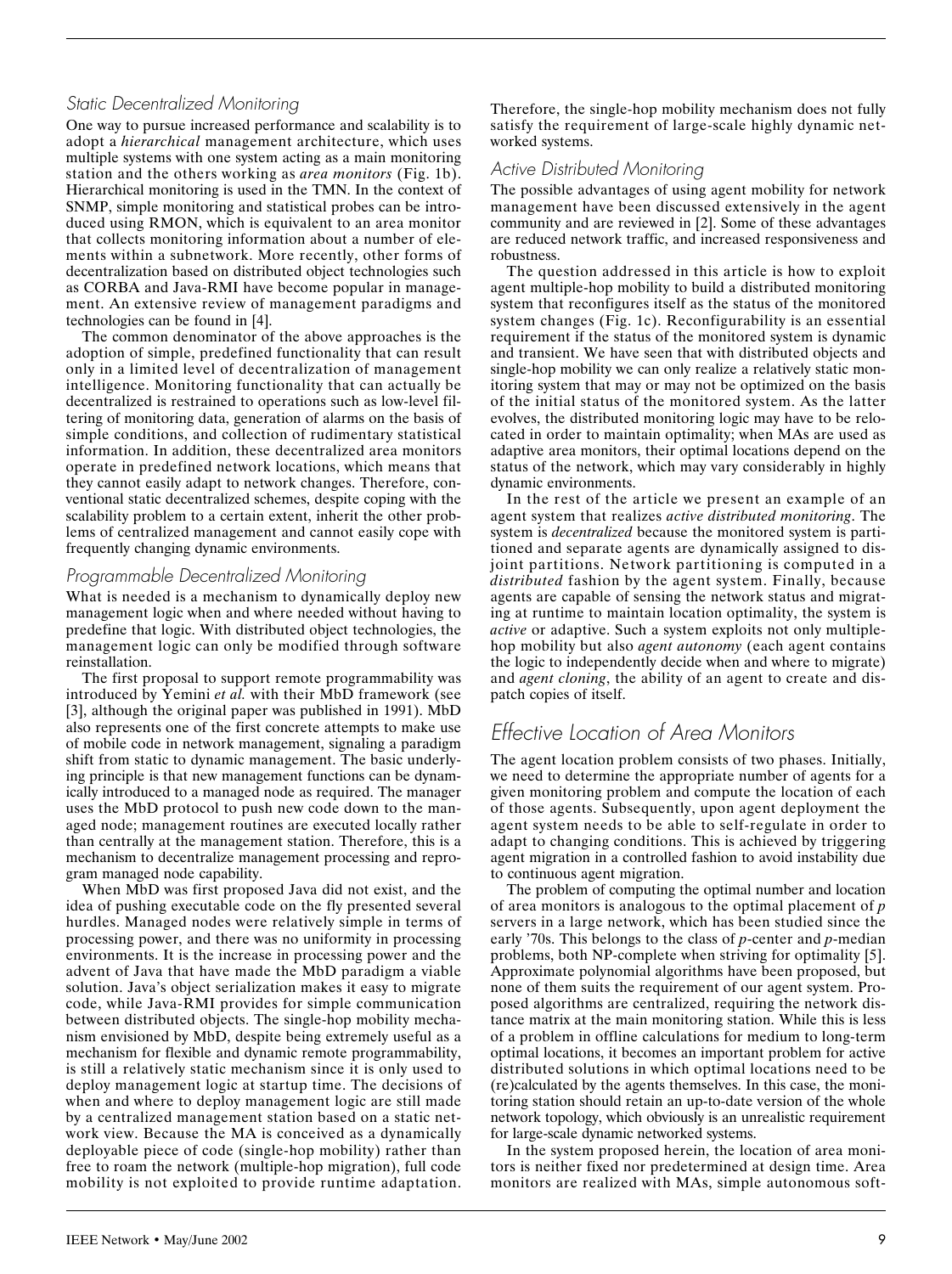

■ Figure 2. *Agent configuration algorithms: a) agent deployment; b) agent self-relocation*.

ware entities that, having access to network routing information, can adapt and roam through the network. The distributed monitoring system is deployed by progressively partitioning the network and populating each partition with monitoring agents.

We assume the existence of an agent system supporting *mobility* and *cloning*. Agents are assumed to have access to routing information obtainable from network routers through standard network management interfaces. For simplicity, we also assume that MA hosts (i.e., locations in which MAs are able to run) are evenly distributed within the network. This, in other terms, means that for each router there is always an MA host that is located relatively close to it and, for each LAN, the number of MA hosts is proportional to the number of monitored objects (MOs) that need to be monitored in that LAN. Under these assumptions, the MA distribution tree (i.e., the set of routes used for MA deployment) does not differ significantly from the routing tree rooted at the monitoring station. Without loss of generality, we envisage a scenario in which routers can act as MA hosts during MA deployment. In such case, the MA distribution tree would actually coincide with the routing tree.

## *Agent Deployment*

The conventional approach to partitioning the monitored system on the basis of its topological and dynamic features is clearly not viable in the case of very-large-scale dynamic systems. The task of collecting a real-time snapshot of the topology and traffic profile of a large-scale rapidly changing networked system is indeed ambitious. The basic underlying idea used to solve the agent location problem is to exploit information that is readily available in the system rather than trying to derive a new network distance matrix. This is why our monitoring system relies solely on routing information, which is maintained by routing protocols. The precise nature and quality of this information will depend on the routing protocol in use. Sophisticated routing protocols such as Open Shortest Path First (OSPF) can maintain information using multiple distance metrics (delay, throughput, etc.). Simple routing protocols such as RIP, however, use only a hop-count metric. Our objective is to design a deployment algorithm that will optimize agent location with respect to whatever metric information is available. However, it is clear that performance of our system, in absolute terms, will be affected by the quality of this information.

A flow chart of the proposed agent deployment algorithm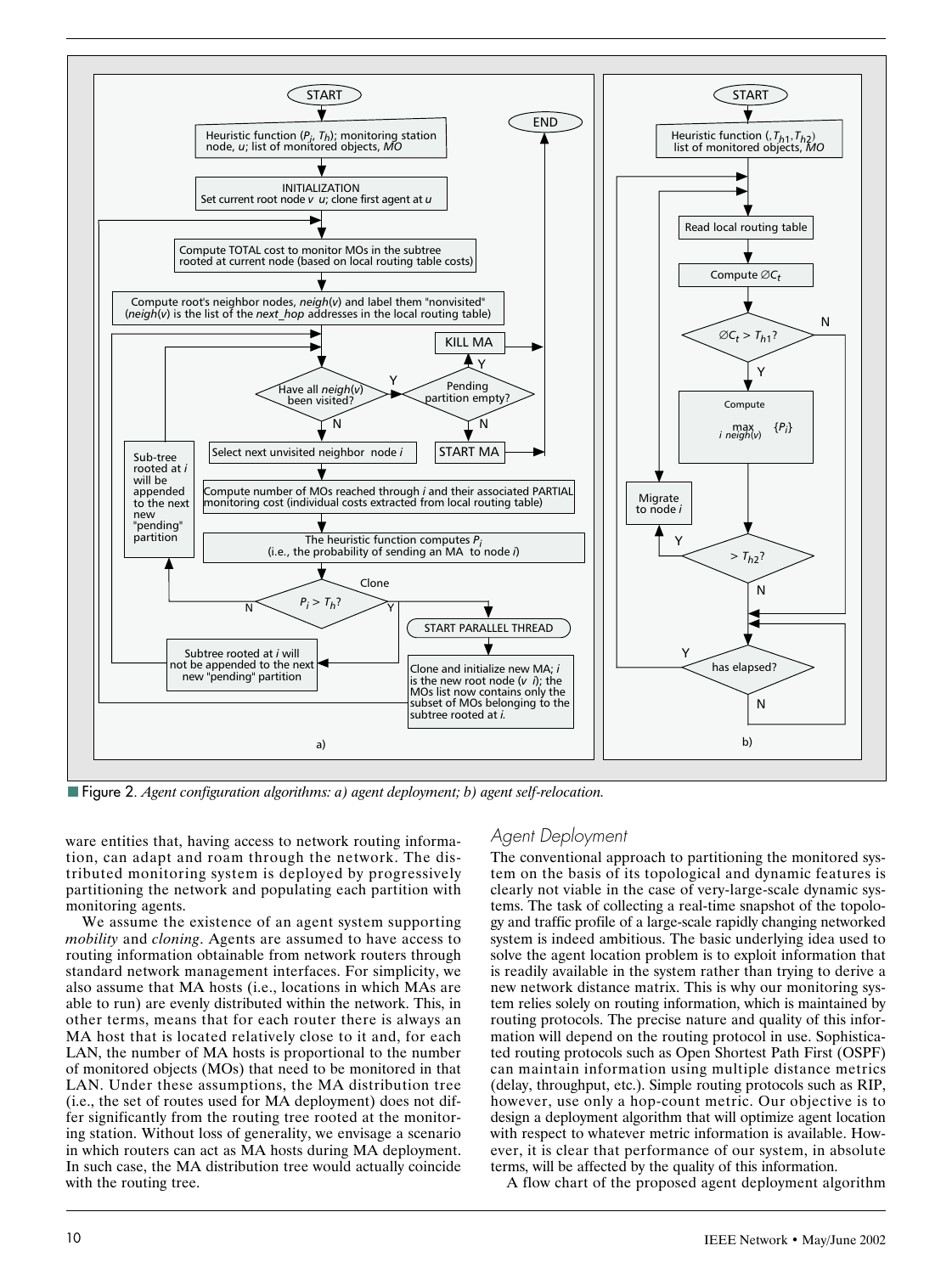

■ Figure 3. *a) Sample network topology; b) final agent location; c) example adaptation through agent migration, following a link failure.*

is depicted in Fig. 2a. The algorithm is illustrated through a simple example for the network depicted in Fig. 3a. For the sake of simplicity, we assume that the list of MOs consists of all the network nodes. The basic phases of the agent location process are depicted in Fig. 4. The algorithm deploys the area monitors (or MAs) during the network partitioning process through a "clone and send" process starting at the main monitoring station. The *number* and *location* of MAs is computed by subsequently comparing the monitoring task parameters with routing information extracted from network routers.

The monitoring task, including the list of MOs as well as the operations to be performed on them, is delegated to a first MA (Fig. 4a). This MA starts executing the algorithm of Fig. 2a, which is distributed in nature; that is, each subsequently cloned MA will execute the same algorithm (only the input configuration parameters will differ). Starting from the monitoring station, the initial MA builds an estimate of the *total* monitoring cost on the basis of the individual cost or *distance field* of the local routing table (i.e., for each element of the MO list, its routing cost will be added to the total estimated monitoring cost). Having estimated the total cost for performing the task from its current location, the MA will then consider alternative configurations using *partial* costs attached to the neighbor nodes. Not all neighbor nodes need to be discovered: only those nodes that are next hops for the MOs targeted by the MA are candidate MA hosts. They will be discovered, again, through the local routing table; that is, they are identified by next-hop addresses of those entries whose *destination field* contains one of the targeted MOs. The partial cost attributed to a neighbor node is found by adding the individual costs (extracted from the table) of those MOs that are targeted by the MA and reached through the node. At this point, a simple heuristic function is used to decide the *number* of new agents to be cloned and their initial *location* (among the neighbor nodes). This function estimates the need to send or clone an MA to a neighbor (*i*) on the bases of the total number of MOs targeted by the agent (|*MO*|), the number of MOs reached through the node  $(|MO_i|)$ , the total cost  $(C_t)$ , and the partial cost  $(C_i)$ . The cloning threshold value  $(T_h)$ impacts the final number of MAs. In our system,  $T_h$  has been tuned in order to achieve a percentage number of MAs on the order of 5–10 percent of the total number of network nodes. The probability of an agent being sent to a given neighbor (*i*) has been computed using the following formula:

$$
P_i = \frac{|MO_i|}{|MO|} * \frac{|C_i|}{|C_t|}.
$$

In our example, the root agent (sitting at location 0) estimates that probabilities  $P_1$  and  $P_2$  associated with neighbors 1

and 2, respectively, are sufficiently high to justify sending an agent to node 1 and another to node 2 (Fig. 4b).  $P_3$  is relatively low (only one node is monitored through node 3). Therefore, the network is partitioned in two portions; two agents are needed: one agent is available already, one extra agent is cloned; and the list of MOs of each agent is reset in order to reflect the new network partitioning. Finally, the agents are deployed to their new location (Fig. 4c) and each of the two agents independently continues the clone and send process. The agent sitting at node 1 is now ready to start monitoring its subpartition since  $P_4$ – $P_7$  are relatively small. In contrast, the agent sitting at location 2 decides to produce a further subpartition and clones a new agent;  $P_8$  is above threshold (Fig. 4d). The decomposition/cloning/migration process continues in a similar way (Fig. 4e), leading to the final configuration of Fig. 4f. Figure 3b depicts the agent location within the network (we can observe that the monitoring path, i.e., the agent-to-monitored nodes communication path, does not necessarily coincide with the agent deployment path).

It should be noted that the use of cloning results in minimal agent deployment traffic around the monitoring station. In fact, only two agents leave the station, although the resulting number of agents is three. The cloning algorithm is executed in a distributed fashion (on nodes 1, 2, and 8). Finally, the processing is performed in parallel among nodes at the same levels (1 and 2). This algorithm is computed dynamically in the sense that the final agent location depends critically on the network status detected at deployment. Clearly, the effectiveness of the heuristic function in placing MAs is affected by the quality of the routing tables whose values are sensitive to the routing protocols operating in the network (independent of the agent system).

#### *Keeping Pace with System Dynamics*

Upon initial agent deployment, the system still needs to be able to adapt to changing network conditions. For instance, node failures, link congestion, and mobile computing result in rapidly changing logical topologies. Conventionally, dynamic routing protocols react to such changes by appropriately manipulating the relevant routing tables in order to bypass problematic portions of the network. The impact of such an approach on a static monitoring system will be that its monitoring packets will be rerouted through generally longer paths, causing both traffic and response time to deteriorate.

With the proposed adaptive monitoring system, upon deployment each agent keeps sensing the network by periodically accessing the local routing tables and reconsidering its location. The flow chart of Fig. 2b depicts the agent self-relocation process. The underlying principles are very similar to those used at deployment time. However, to avoid uncontrolled agent proliferation, agents adapt through relocation but do not adopt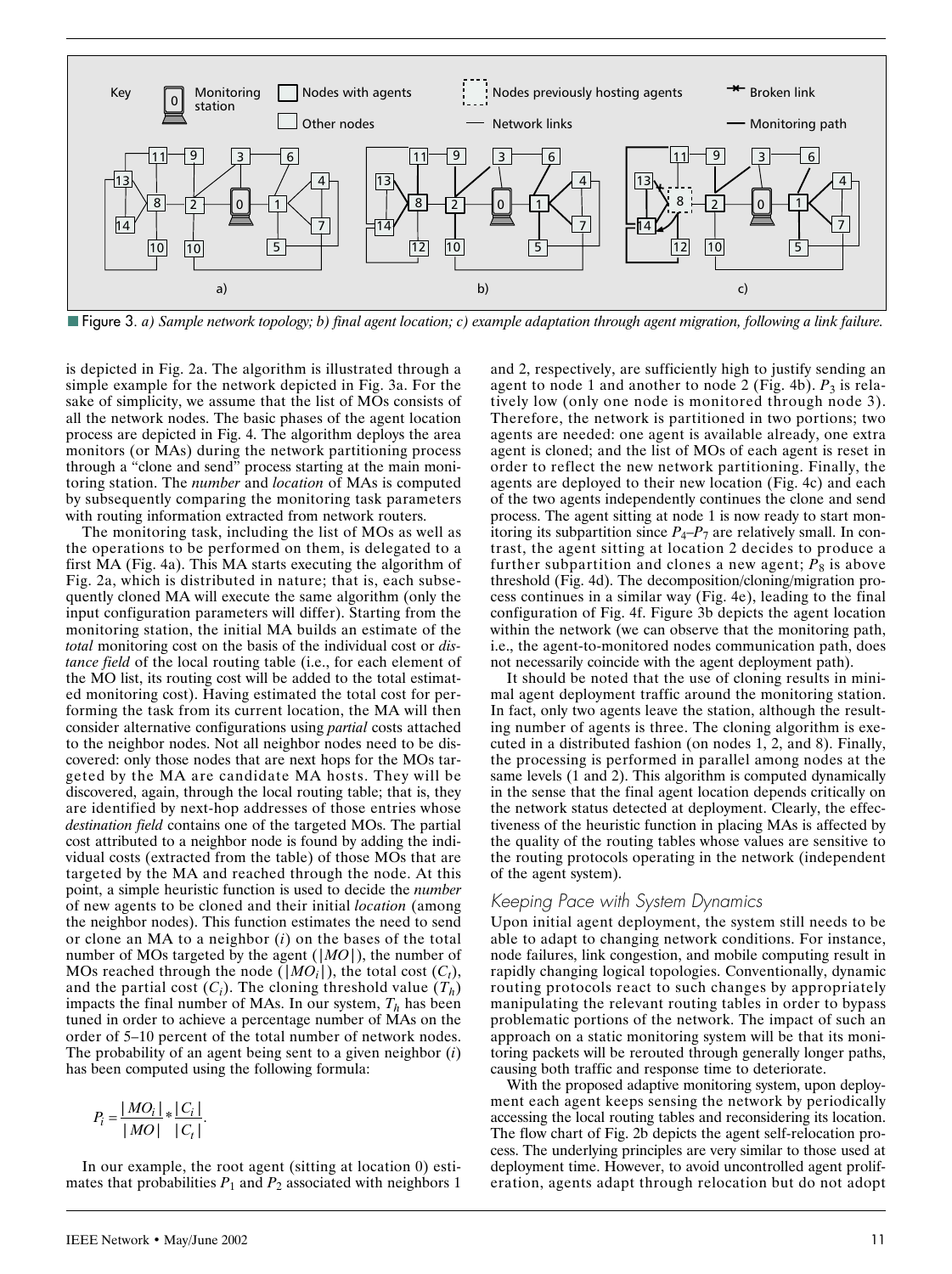

■ Figure 4. *Example agent deployment process (agent deployment path)*.

cloning. The parameters of the heuristic function are slightly different. One parameter is the table *read up* period,  $\Pi$  (i.e. the interval between two successive accesses to the local routing table). At each interval, the agent will recompute the total cost associated with its MO list and the gradient cost,  $\Delta C_t$ , with respect to the previews interval. A second parameter is the threshold,  $T_{h1}$ , applied to  $\Delta C_t$ , which initiates the migration decision process. Partial costs are then computed for the neighbors, similar to the deployment phase, and the node with maximum deployment probability is identified. A second threshold,  $T_{h2}$ , is applied to that node in order to make a final decision on whether or not to trigger migration.

A simple example illustrating agent self-regulation in response to a link failure is depicted in Fig. 3c. In this case, following a loss of connectivity between nodes 8 and 13, a new (longer) monitoring path is established between nodes 8 and 13. As a result, the central node for the system partition comprising nodes {8, 11, 12, 13, and 14} becomes node 14. Hence, the agent originally located in node 8 will relocate to node 14, bringing the system back to optimality.

# *Evaluation Methodology*

The proposed agent-based monitoring system has been evaluated from different viewpoints: *scalability*, *optimality*, and *adaptability*. The complete analysis was detailed in the Ph.D. thesis of one of the authors [6]; in this article we report the most significant findings.

Scalability essentially concerns two aspects. The first

regards the evaluation of the *computational complexity* of the agent deployment process and estimation of its associated timescale. This aspect has been assessed through mathematical analysis. The other aspect concerns the actual performance of the system at *steady state* (i.e., in the initial agent deployment phase). Performance in terms of incurred monitoring *traffic* and *response time* has been assessed against various scalability factors: *network size* (number of nodes and network diameter), monitoring *polling rate*, and *number of MAs to number of MOs ratio*. Steady state scalability has been assessed through simulation. The location algorithm has been run for a set of realistic network topologies composed of routers, links, and hosts. These have been generated using the GT-ITM topology generator following a well established methodology by Calvert and Zegura [7, 8]. In particular, transit-stub topologies resembling Internet topology and with a range of 16–100 nodes have been generated in order to assess the sensitivity of the location algorithm to network size.

In order to simulate IP network and protocol behavior we have adopted the NS-2 simulator from the University of California at Berkeley/Lawrence Berkeley National Laboratory [9] and extended it with MA capabilities. Agent migration and cloning have been implemented along with the actual agent location algorithm, which is incorporated in each agent. This algorithm has been configured to minimize the total incurred monitoring traffic.

After quantifying the scalability of our system in terms of traffic and response time, we have conducted comparative simulations between our agent deployment algorithm and the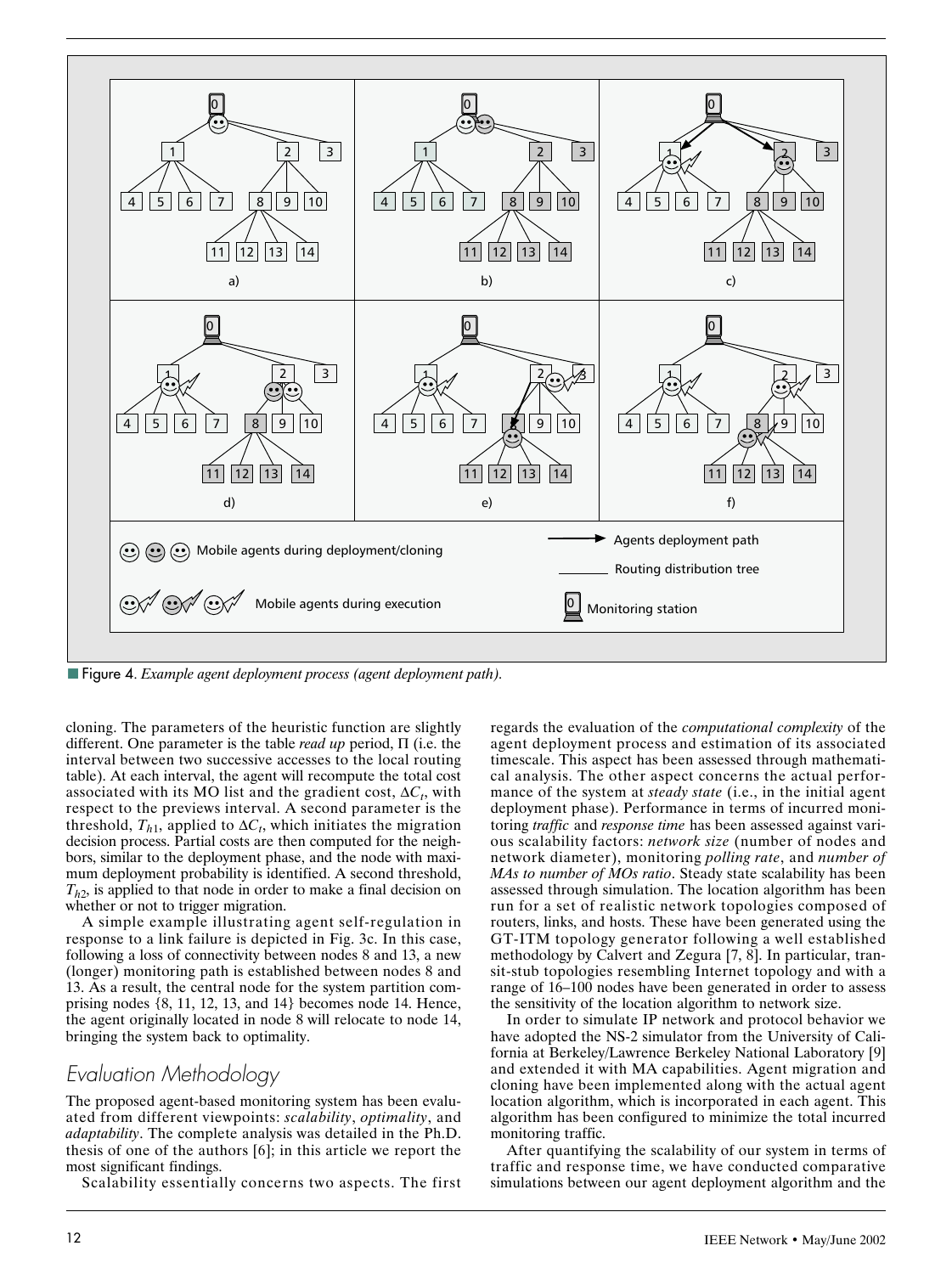Lagrangian location algorithm [5]. The latter is not a viable solution (it does not scale) since it relies on the network distance matrix being made available at the centralized station. It is used merely because it leads to provably near-optimal agent configurations. Those configurations have been used as a reference point for the assessment of the distance of our system from optimality. We also generated the agent location randomly to emulate an unoptimized agent distribution.

Finally, we studied the reconfigurability of our agent system by simulating various conditions in which link failures led to increased traffic and response time. We deployed the agent system before the failures, then generated link failures at random locations, assessed the costs associated with agent migration, and finally measured traffic and response time after reconfiguration.

# *System Assessment*

# *Agent Deployment Timescale*

Rather than delving into the details of the mathematical analysis reported in [6] we shall try, instead, to draw conclusions on the agent deployment timescales following a more intuitive approach. If we look again at the example deployment process depicted in Fig. 4 we

can see that, because agent deployment happens together with network partitioning, the system does not need to collect and process any network status information. Agents base their decision on information solely contained in the local routing tables. On the other hand, agent cloning and migration introduce significant overhead on the order of seconds [10]. Thus, if we assume that the processing power available at each agent site is sufficient to process the local routing table in a matter of milliseconds, we can conclude that the bottleneck of the system will be localized at the cloning/migration process. Finally, agents running at the same level of the distribution tree (e.g., agents sitting at nodes 1 and 2 in Fig. 4c) execute independent of each other and in separate physical locations (i.e., in parallel). Therefore, under the above assumptions agent deployment time increases linearly with the number of levels of the distribution tree; that is, the timescale of the deployment process is on the order of *R* s, whereby *R* is the network radius. For the example of Fig. 4 the deployment time is on the order of 2 s: 1 s to deploy the first two agents (Fig. 4c) plus 1 s to deploy the third agent from node 2 to node 8 (Fig. 4e).

#### *Steady-State Performance*

The performance comparison between the agent system and its centralized counterpart (i.e., a centralized static monitoring system) was aimed at quantifying the performance delta rather than proving the superiority of the former solution (expectedly, agents lead to reduced traffic and response time due to their intrinsic distributed nature). Because the simulations were conducted with lightly loaded networks, it was possible to grasp the effect on performance of various scalability factors. Both traffic and response time increased linearly with polling rate, number of MOs, and network diameter up to a certain *breaking point* (i.e., the point at which the network could not sustain the monitoring traffic). Under the simulated conditions, the agent solution led to an average 50 percent reduction in overall traffic and 30 percent reduction in response time. Due to their distributed nature, agents proved to be extremely effi-



■ Figure 5. *Distance from near optimality.*

cient at dragging traffic away from the centralized networkwide monitoring station; the traffic incurred around the monitoring station by the agent system was negligible.

Another important scalability factor is the maximum polling rate sustainable by the network (this is related to the *accuracy* and *timeliness* achievable by a polling-based monitoring system). The agent system could sustain polling rates on the order of 200 percent larger than its centralized counterpart.

Finally, we assessed the sensitivity of the system to the number of MAs (keeping all other parameters unchanged). This time the performance curves exhibited nonlinear behavior. Both traffic and response time decreased significantly when the number of MAs to number of MOs ratio was smaller than 0.15. However, for larger fractions the performance improvement was negligible, showing that increasing the number of MAs is advantageous only up to a certain point. Beyond that point agent deployment overheads predominate.

## *Distance from Optimality*

The distance from optimality of the proposed location algorithm can be evaluated by observing the plots of Fig. 5, where *p* is the number of MAs and *N* is the number of network nodes. The total hop distance is directly related to the total steadystate monitoring traffic. It can be observed that the proposed location algorithm leads to traffic values that are always smaller than those that would be achieved with the Lagrangian algorithm, which is provably near optimal [5]. Hence, our agentbased algorithm is near optimal too. In particular, a percentage improvement in the range of 0–3 percent was measured.

The fact that the total hop distance achieved by placing the agents in a random fashion is very far from our near optimal solution (38–48 percent difference for  $p/N < 0.1$ ) provides another good justification for the adoption of the agent-based approach. The percentage reduction in traffic with respect to centralized polling  $(p/N = 0)$  is also significant. For instance, for  $p/N = 0.1$  the reduction in traffic will be greater than 30 percent and will increase monotonically with *p*/*N*.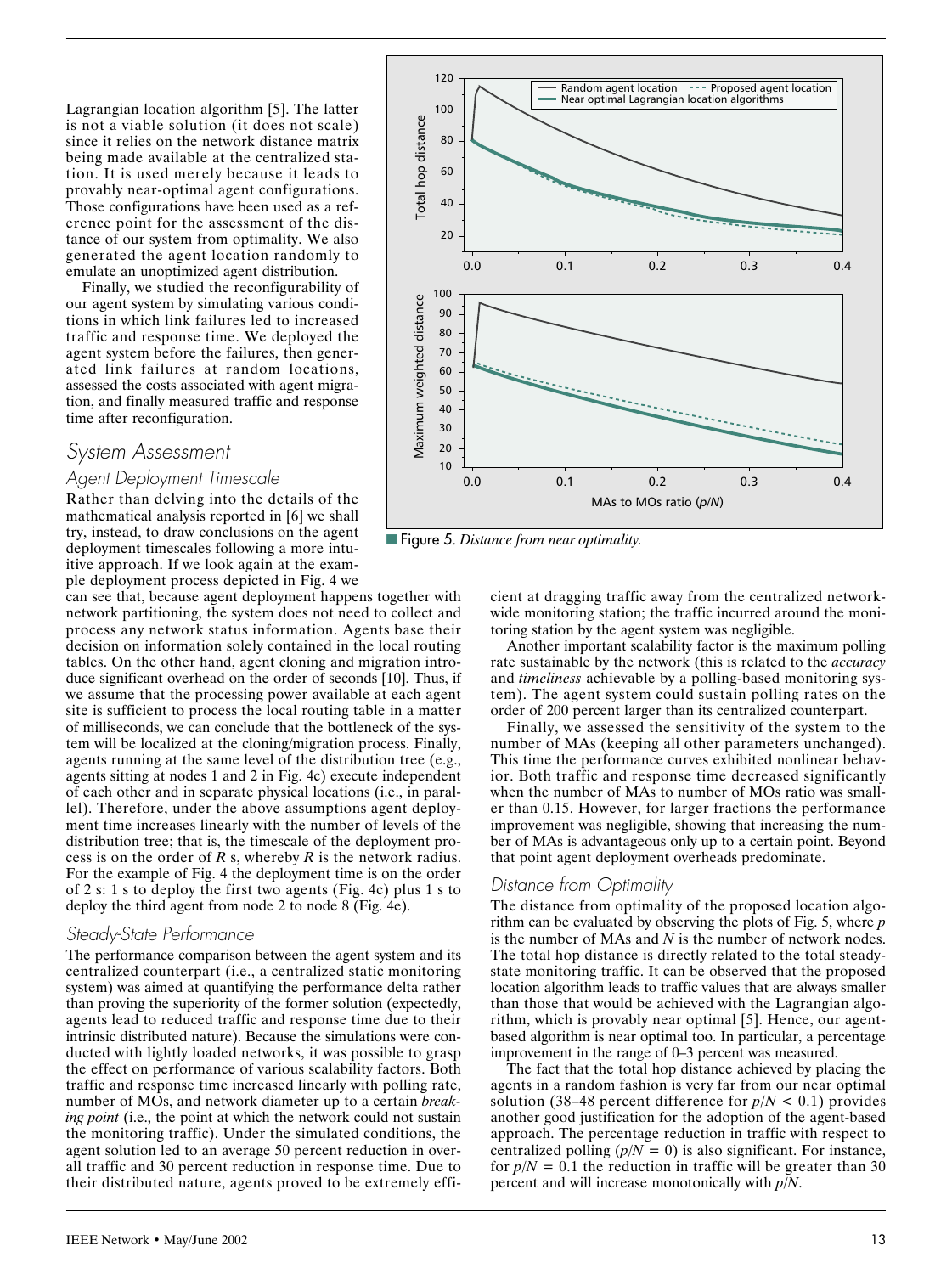

■ Figure 6. *Self-adaptation through agent migration*.

Finally, the fact that the three curves tend to converge for large values of  $p/N$  is not unexpected since when  $p/N = 1$  the number of agents equals the number of nodes. Hence, each of the three location algorithms will equally succeed in placing the agent evenly. The plot that reports the maximum weighted distance (directly related to response time) for the three location algorithms is qualitatively analogous to the previous one. However, in this case the agent location curve, although very close to the near optimal one, does not exhibit any inferior value. In particular, the distance from near optimality is 0–5 percent for  $p/N < 0.1$ . This result was expected since the simulated agent location algorithm was configured to minimize traffic, not response time.

# *Agent Migration*

Adaptation through migration can be demonstrated through a simple link failure scenario. Steady-state performance is measured before the failure; then sufficient time is allowed for the system to adapt in terms of routing table manipulation (by the relevant protocol layers) and subsequent agent migration. Finally, performance is measured again as soon as the new steady state is reached. Figure 6 depicts those two performance states in terms of traffic and response time for different system configurations; that is, for a range of agents comprised between 0 (centralized monitoring system) to a maximum of 34. With the centralized polling solution  $(p = 0)$ , most request and response packets are rerouted through longer paths after failures (we simulated various scenarios with two failures on average). Consequently, both traffic and response time increase significantly; they almost doubled in our scenario. On the contrary, with the agent system the performance degradation at steady state is on the order of 5–10 percent only.

# *Concluding Remarks*

In this article we present our progress toward the design of a self-regulating distributed monitoring system based on MAs. First, we address the common question, "What is the real benefit of using MAs for monitoring?" Having designed and extensively simulated an adaptable monitoring system strictly based on key MA features — *multiple-hop code mobility, cloning*, *reactiveness*, and *autonomy* — we have demonstrated, through simulation, the *viability* as well as the benefits of such an approach. While scalability can be pursued with distributed object technologies, it is with MAs that we can address the combined requirements of scalability and adaptability.

An unexpected lesson came from the study of the *optimality* of the agent system. Because the heuristic function was designed with *simplicity* and *computational efficiency* in mind, the authors were not expecting to find out that agent deployment would be near optimal with respect to traffic. It would be interesting to investigate whether with simple modifications to the heuristic function it will be possible to achieve near optimality with respect to response time. Another important outcome of the simulations regards *adaptability*. Again the authors did not anticipate the degree of adaptability achieved through agent self-relocation. An interesting investigation avenue may be to consider increasing the intelligence of MAs and their heuristics to stretch adaptability even further. One possibility is to investigate agent *proactiveness* as a means to anticipate problems rather than just react to them.

A significant open problem is that of *stability*. Agent relocation should be governed by principles analogous to those of classic control theory in order to avoid instability, oscillation, or slow response to problematic conditions. If agent migration is supported by general-purpose MA platforms, its relatively high migration overheads also give an indication of the timescales over which adaptation might be effective. The agent system will be able to react to changes within timescales larger than 1 s since typical agent migration times are on the order of 1 s.

Clearly the simulation-based study presented in this article is just one step toward the practical application of MAs to network and system management. Its main aim was to provide quantitative results that may motivate and encourage further work in this area. In addition to being pursued from a theoretical viewpoint, the proposed agent work may be applied to a number of domains. The system has been designed in order to meet the monitoring and control requirements of large-scale highly dynamic networked systems. The key benefit of scalability makes it suited to real-time monitoring. By populating the system with a suitable number of agents it is, in fact, possible to provide upper bounds on response time (the more agents deployed, the smaller their "catching" area). The authors are currently investigating active monitoring in the context of next-generation service management. MOs include not only heterogeneous mobile terminals and their local resources, but also advanced services. The number of such MOs is potentially very large, and their location is difficult to anticipate: terminals are free to roam and services may be implemented with MAs. In contexts such as this, the application of active monitoring is expected to prove particularly beneficial. However, it is through the experience gained with future practical implementation that further benefits and shortcomings of active monitoring will be unveiled.